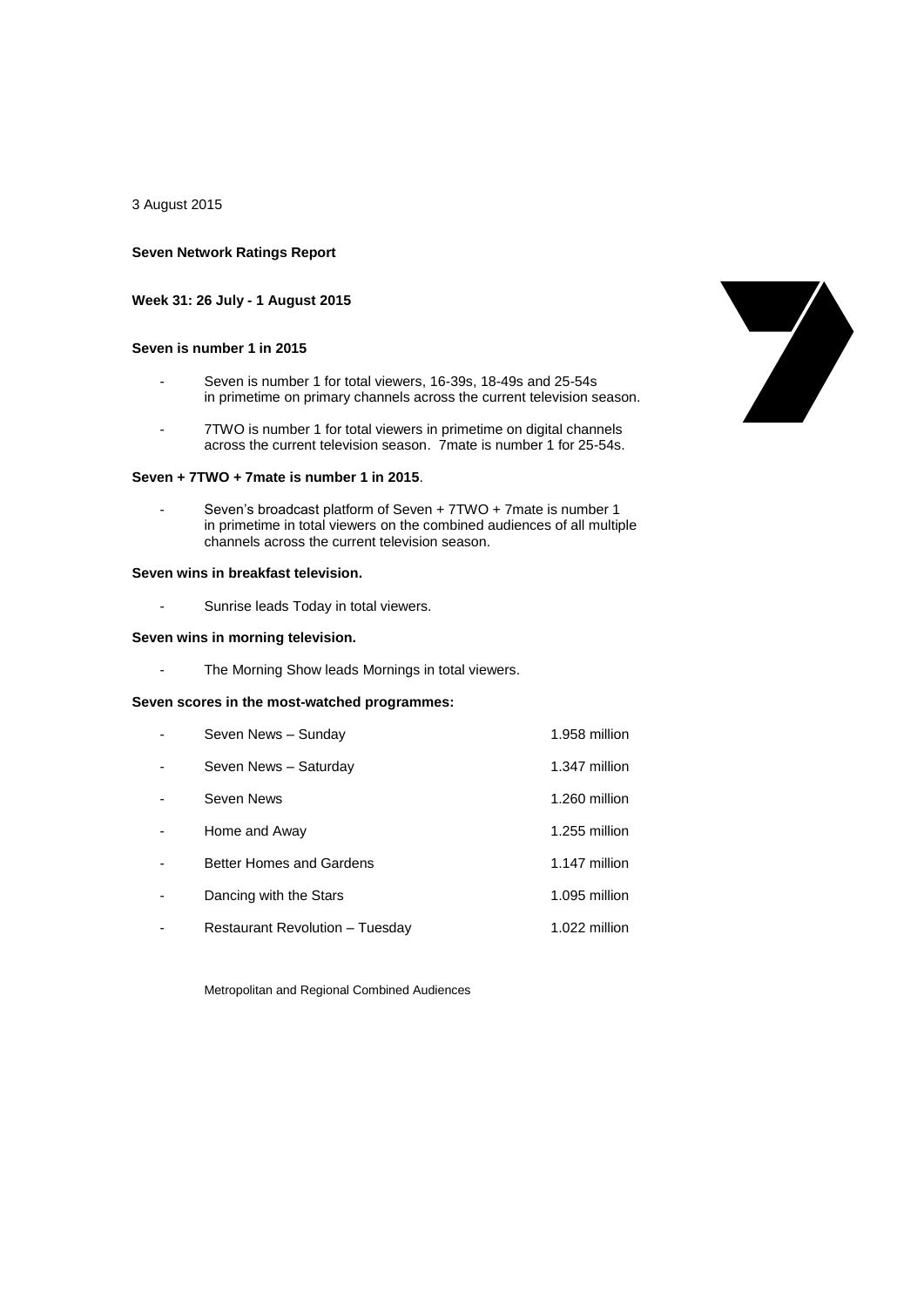### **Primetime audience demographics for primary channels**

| 6:00pm-midnight Week 31, 2015 |       |       |       |            |            |
|-------------------------------|-------|-------|-------|------------|------------|
| <b>Audience shares</b>        | Seven | Nine  | Ten   | <b>ABC</b> | <b>SBS</b> |
| All People                    | 16.7% | 17.8% | 16.3% | 13.0%      | 4.7%       |
| $16 - 39s$                    | 16.0% | 16.2% | 22.9% | 5.4%       | 3.4%       |
| $18 - 49s$                    | 16.1% | 17.8% | 21.8% | 6.4%       | 3.6%       |
| $25 - 54s$                    | 16.3% | 18.6% | 20.8% | 7.3%       | 3.8%       |

### **Primetime audience demographics for digital channels**

| 6:00pm-midnight Week 31, 2015 |       |            |            |            |
|-------------------------------|-------|------------|------------|------------|
| <b>Audience shares</b>        | Total | $16 - 39s$ | $18 - 49s$ | $25 - 54s$ |
| 7TWO                          | 4.5%  | 1.4%       | 1.9%       | 2.2%       |
| 7 <sub>mate</sub>             | 4.0%  | 5.4%       | 5.2%       | 5.0%       |
| GO!                           | 4.0%  | 5.4%       | 5.0%       | 4.7%       |
| Gem                           | 7.3%  | 8.5%       | 7.8%       | 7.4%       |
| One                           | 2.7%  | 2.7%       | 3.0%       | 3.2%       |
| Eleven                        | 2.7%  | 5.2%       | 4.4%       | 3.8%       |
| ABC <sub>2</sub>              | 3.3%  | 4.5%       | 4.0%       | 3.8%       |
| ABC3                          | 0.7%  | 0.5%       | 0.5%       | 0.5%       |
| ABC News 24                   | 1.1%  | 0.8%       | 1.1%       | 1.1%       |
| SBS <sub>2</sub>              | 1.0%  | 1.5%       | 1.4%       | 1.4%       |
| <b>NITV</b>                   | 0.2%  | 0.2%       | 0.2%       | 0.1%       |

# **Primetime audience demographics for combined audiences of all channels**.

| 6:00pm-midnight Week 31, 2015 |       |       |       |            |            |
|-------------------------------|-------|-------|-------|------------|------------|
| <b>Audience shares</b>        | Seven | Nine  | Ten   | <b>ABC</b> | <b>SBS</b> |
| All People                    | 25.2% | 29.1% | 21.7% | 18.2%      | 5.9%       |
| 16-39s                        | 22.8% | 30.2% | 30.7% | 11.2%      | 5.1%       |
| 18-49s                        | 23.1% | 30.6% | 29.1% | 12.0%      | 5.2%       |
| 25-54s                        | 23.5% | 30.7% | 27.8% | 12.7%      | 5.3%       |

FTA Channels and Total TV

Copyright Oztam Data: Consolidated (Live + As Live + TSV) and Overnight (Live + As Live).

# **Primetime Programming Analysis**

### **Sunday**

- Seven wins in breakfast television. Weekend Sunrise leads Weekend Today.
- Seven wins in primetime on digital channels.
	- 7mate is the most-watched digital channel for total viewers and 25-54s.

# **Monday**

- Seven wins in primetime on digital channels.
	- 7TWO is the most-watched digital channel for total viewers.
	- 7mate is the most-watched digital channel for 25-54s.

### **Tuesday**

- Seven wins in primetime in key audience demographics on primary channels.
	- Seven is number one for 16-39s, 18-49s and 25-54s.
	- Seven is up 37% on Nine and up 29% on Ten in 16-39s. Seven is up 16% on Nine and up 25% on Ten in 18-49s. Seven is up 4% on Nine and up 23% on Ten in 25-54s.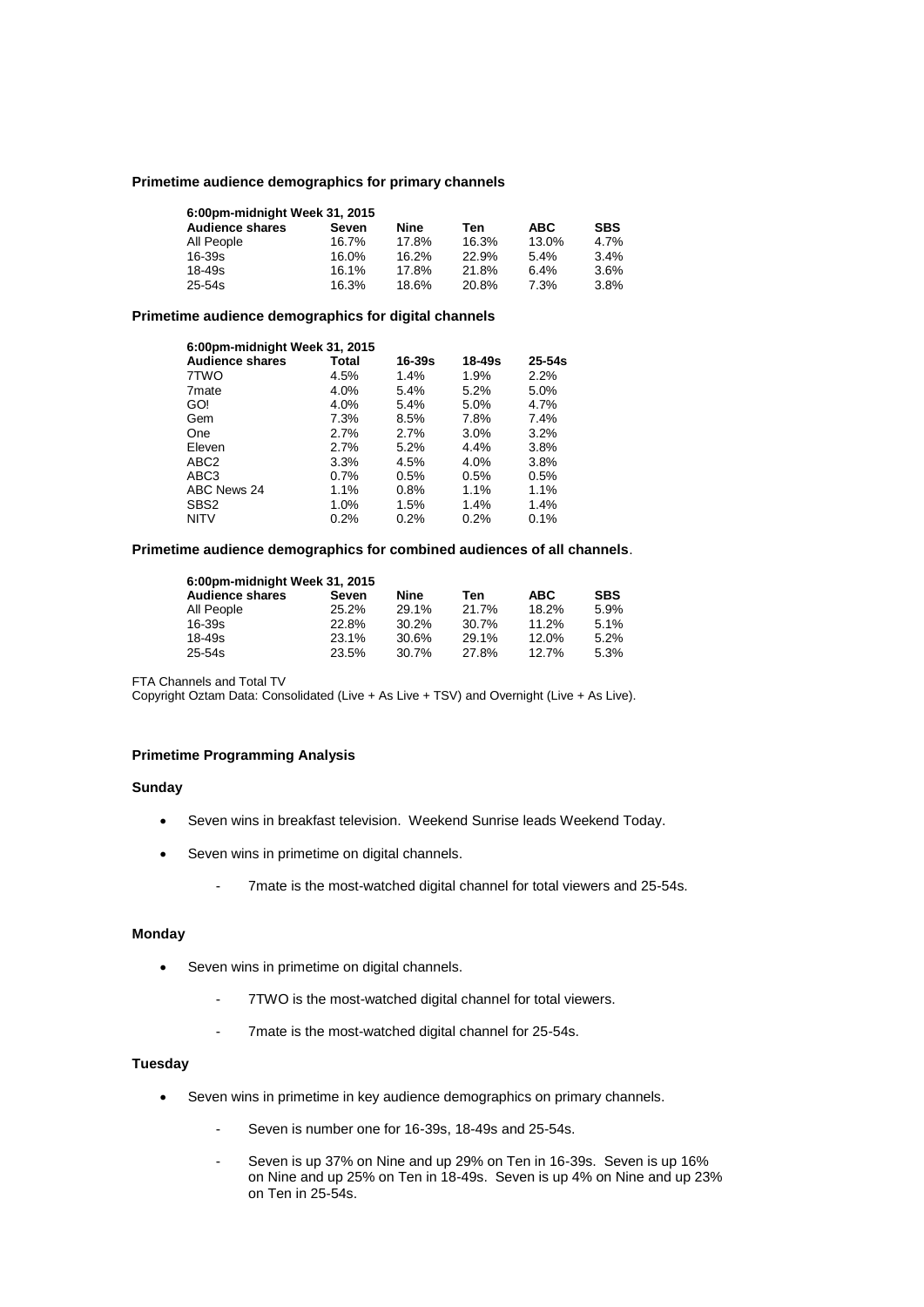- Seven wins in primetime on digital channels.
	- 7TWO is the most-watched digital channel for total viewers.
- Seven wins in primetime on combined audiences.
	- Seven + 7TWO + 7mate is number one for total viewers, 16-39s, 18-49s and 25-54s on the combined audiences of all channels.
	- Seven (Seven + 7TWO + 7mate) is up 5% on Nine (Nine + Go + Gem) and up 37% on Ten (Ten + One + Eleven) in total viewers.
	- Seven is up 15% on Nine and up 16% on Ten in 16-39s. Seven is up 5% on Nine and up 9% on Ten in 18-49s. Seven leads Nine and is up 8% on Ten in 25-54s.
- Seven scores in the most-watched programmes:

| <b>All People</b><br>Seven News<br>Seven News - Today Tonight<br>Home and Away                                 | #4<br>#5<br>#8       | $25 - 54s$<br><b>Restaurant Revolution</b><br>Winners and Losers              | #6<br>#8       |
|----------------------------------------------------------------------------------------------------------------|----------------------|-------------------------------------------------------------------------------|----------------|
| $16 - 39s$<br><b>Restaurant Revolution</b><br>Winners and Losers<br>Home and Away<br><b>Winners and Losers</b> | #4<br>#5<br>#6<br>#7 | 18-49s<br>Winners and Losers<br><b>Restaurant Revolution</b><br>Home and Away | #5<br>#7<br>#8 |

#### **Wednesday**

- Seven wins in breakfast television. Sunrise is up 17% on Today.
- Seven wins in morning television. The Morning Show is up 22% on Mornings.

## **Thursday**

Seven scores in the most-watched programmes:

| All People<br>Seven News<br>Seven News - Today Tonight<br>Home and Away | #3<br>#4<br>#9 | $25 - 54s$<br>Home and Away<br>Seven News - Today Tonight | #7<br>#8 |
|-------------------------------------------------------------------------|----------------|-----------------------------------------------------------|----------|
| 16-39s<br>Home and Away<br>Seven News - Today Tonight                   | #3<br>#6       | $18 - 49s$<br>Home and Away<br>Seven News - Today Tonight | #5<br>#8 |

## **Friday**

- Seven wins in primetime on primary channels.
	- Seven is number one for total viewers, 16-39s, 18-49s and 25-54s.
	- Seven is up 11% on Nine and up 91% on Ten in total viewers.
	- Seven is up 17% on Nine and up 55% on Ten in 16-39s. Seven is up 9% on Nine and up 53% on Ten in 18-49s. Seven is up 4% on Nine and up 48% on Ten in 25-54s.
- Seven wins in breakfast television. Sunrise leads Today.
- **AFL on Seven: Friday Night Football** dominates in total viewers, 16-39s, 18-49s and 25-54s across its primetime broadcast markets on Seven – 33 share in total viewers, 38 share in 16-39s, 36 share in 18-49s and 34 share in 25-54s.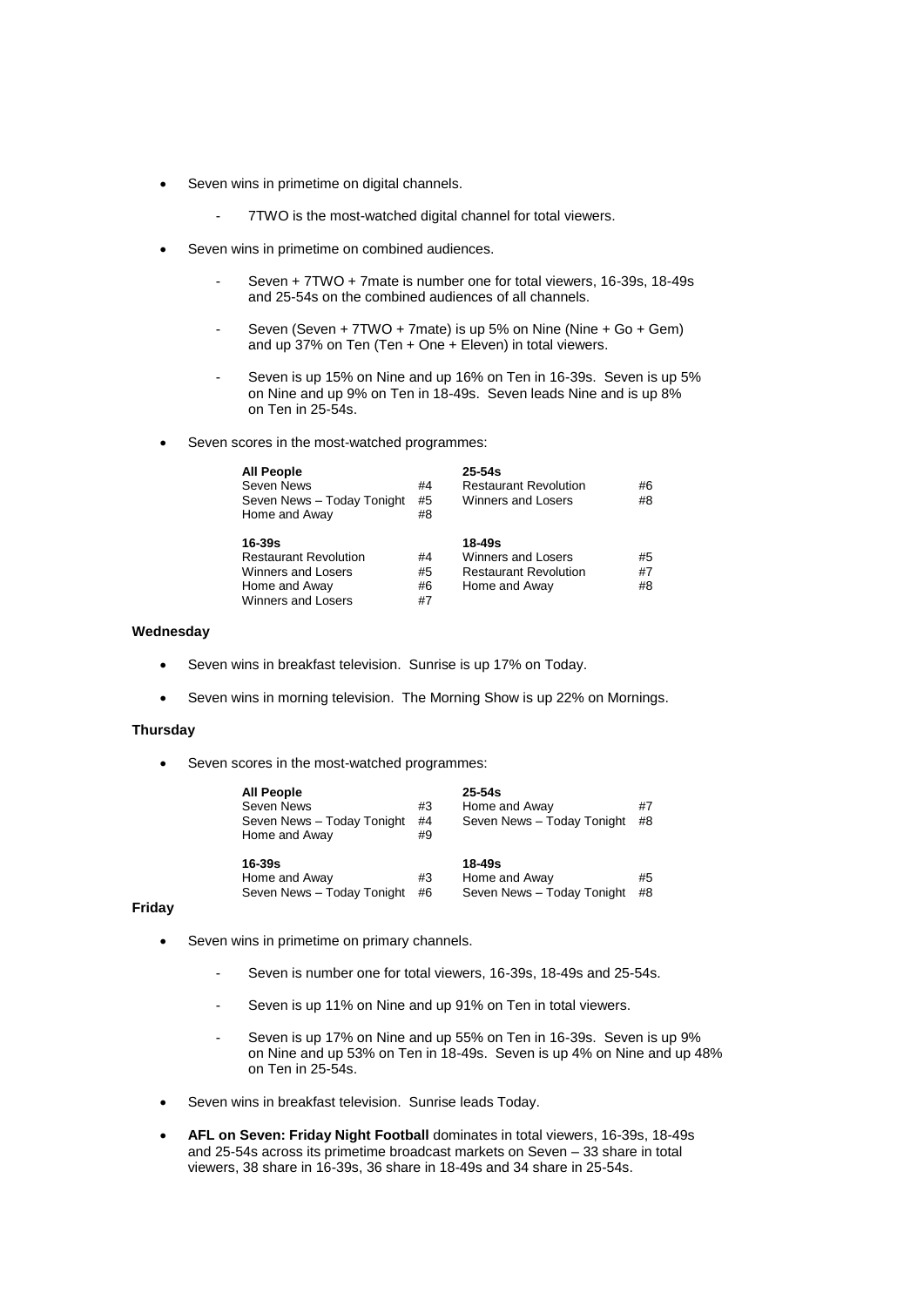### **Saturday**

- Seven wins in news.
- Seven wins in primetime on primary channels.
	- Seven is number one for total viewers, 16-39s, 18-49s and 25-54s.
	- Seven is up 64% on Nine and up 39% on Ten in total viewers.
	- Seven is up 95% on Nine and up 41% on Ten in 16-39s. Seven is up 72% on Nine and up 20% on Ten in 18-49s. Seven is up 69% on Nine and up 25% on Ten in 25-54s.
- Seven wins in primetime on digital channels.
	- 7mate is the most-watched digital channel for total viewers, 16-39s, 18-49s and 25-54s.
- Seven wins in primetime on combined audiences.
	- Seven + 7TWO + 7mate is number one for total viewers, 16-39s, 18-49s and 25-54s on the combined audiences of all channels.
	- Seven (Seven + 7TWO + 7mate) is up 39% on Nine (Nine + Go + Gem) and up 53% on Ten (Ten + One + Eleven) in total viewers.
	- Seven is up 46% on Nine and up 45% on Ten in 16-39s. Seven is up 46% on Nine and up 33% on Ten in 18-49s. Seven is up 49% on Nine and up 36% on Ten in 25-54s.
- Seven wins in breakfast television. Weekend Sunrise leads Weekend Today across 7:00-10:00am.
- Seven scores in the most-watched programmes:

| <b>All People</b><br>Seven News                                                    | #2                   | $25 - 54s$<br>Seven News<br>Spiderman 2<br>AFL on Seven: Pre-Match<br>Sunrise<br>Sunrise  | #1<br>#5<br>#8<br>#9<br>#10 |
|------------------------------------------------------------------------------------|----------------------|-------------------------------------------------------------------------------------------|-----------------------------|
| $16 - 39s$<br>Seven News<br>AFL on Seven: Pre-Match<br>Spiderman 2<br>AFL on Seven | #1<br>#4<br>#5<br>#7 | 18-49s<br>Seven News<br>Spiderman 2<br>AFL on Seven: Pre-Match<br>Sunrise<br>AFL on Seven | #2<br>#4<br>#7<br>#8<br>#9  |

- **Seven News** (0.896 million). Seven News wins network.
- **AFL on Seven: Saturday Night Football** dominates in total viewers, 16-39s, 18-49s and 25-54s across its primetime broadcast markets on Seven – 29 share in 16-39s and 25 share in 18-49s.